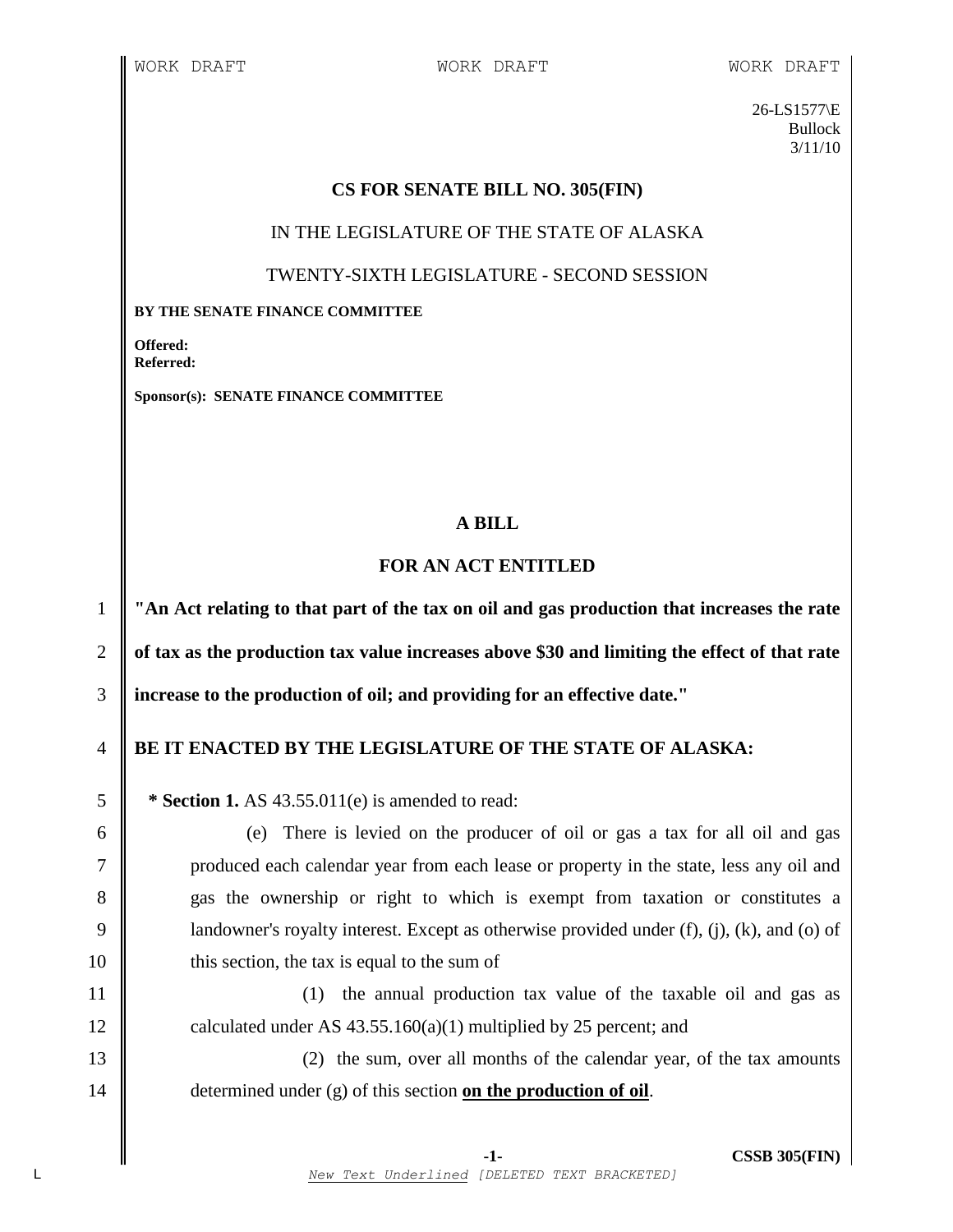1 **\* Sec. 2.** AS 43.55.011(g) is amended to read:

2 (g) For each month of the calendar year for which the producer's average monthly production tax value under AS 43.55.160(a)(2) **of a** [PER BTU EQUIVALENT] barrel of [THE] taxable oil [AND GAS] is more than \$30, the  $5 \parallel$  amount of tax for purposes of (e)(2) of this section is determined by multiplying the monthly production tax value of the taxable oil [AND GAS] produced during the month by the tax rate calculated as follows:

8 (1) if the producer's average monthly production tax value **of a** [PER 9 BTU EQUIVALENT barrel of [THE] taxable oil [AND GAS] for the month is not 10 more than \$92.50, the tax rate is 0.4 percent multiplied by the number that represents 11 **the difference between the producer's** [THAT] average monthly production tax value 12 **of a** [PER BTU EQUIVALENT] barrel **of oil** and \$30; or

13 (2) if the producer's average monthly production tax value **of a** [PER 14 STU EQUIVALENT] barrel of [THE] taxable oil [AND GAS] for the month is more 15 than \$92.50, the tax rate is the sum of 25 percent and the product of 0.1 percent 16 multiplied by the number that represents the difference between the **producer's** 17 average monthly production tax value **of a** [PER BTU EQUIVALENT] barrel **of oil** 18 and \$92.50, except that the sum determined under this paragraph may not exceed 50 19 percent.

20 **\*** Sec. 3. AS 43.55.011(j) is amended to read:

21  $\parallel$  (j) For a calendar year before 2022, the tax levied by  $\parallel$  (e)  $\parallel$  (e) of this section 22 **for gas produced from a lease or property in the Cook Inlet sedimentary basin may not** 23 exceed

24 (1) for a lease or property that first commenced commercial production 25 of gas before April 1, 2006, the product obtained by multiplying (A) the amount of 26 taxable gas produced during the calendar year from the lease or property, times (B) the 27 average rate of tax that was imposed under this chapter for taxable gas produced from 28 the lease or property for the 12-month period ending on March 31, 2006, times (C) the 29 quotient obtained by dividing the total gross value at the point of production of the 30  $\parallel$  taxable gas produced from the lease or property during the 12-month period ending on 31 March 31, 2006, by the total amount of that gas;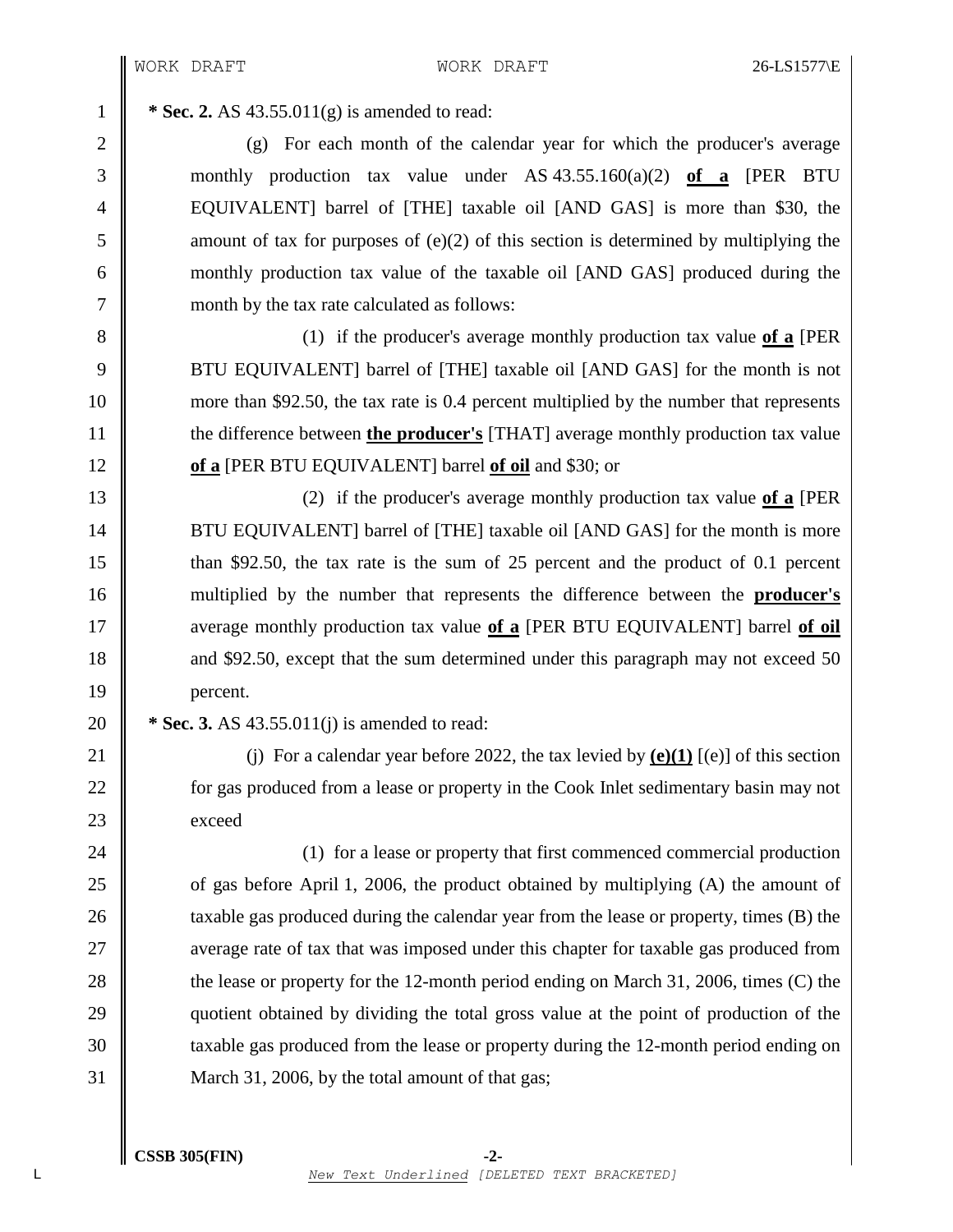#### WORK DRAFT 26-LS1577\E

1 (2) for a lease or property that first commences commercial production 2 of gas after March 31, 2006, the product obtained by multiplying (A) the amount of 3 taxable gas produced during the calendar year from the lease or property, times (B) the 4 werage rate of tax that was imposed under this chapter for taxable gas produced from 5 all leases or properties in the Cook Inlet sedimentary basin for the 12-month period 6 comparison March 31, 2006, times  $(C)$  the average prevailing value for gas delivered in 7 the Cook Inlet area for the 12-month period ending March 31, 2006, as determined by 8  $\parallel$  the department under AS 43.55.020(f). 9 **\* Sec. 4.** AS 43.55.011(o) is amended to read: 10 (o) Notwithstanding other provisions of this section, for a calendar year before 11  $\parallel$  2022, the tax levied under  $\left(\frac{e}{1}\right)$   $\left[\frac{e}{1}\right]$  of this section for each 1,000 cubic feet of gas 12 for gas produced from a lease or property outside the Cook Inlet sedimentary basin 13 and used in the state may not exceed the amount of tax for each 1,000 cubic feet of gas 14  $\parallel$  that is determined under (j)(2) of this section. 15 **\* Sec. 5.** AS 43.55.020(a) is amended to read: 16 (a) For a calendar year, a producer subject to tax under AS 43.55.011(e) - (i) 17 | shall pay the tax as follows: 18 || (1) an installment payment of the estimated tax levied by 19 AS 43.55.011(e), net of any tax credits applied as allowed by law, is due for each 20 month of the calendar year on the last day of the following month; except as otherwise 21 provided under (2) of this subsection, the amount of the installment payment is the 22  $\parallel$  sum of the following amounts, less 1/12 of the tax credits that are allowed by law to be 23  $\parallel$  applied against the tax levied by AS 43.55.011(e) for the calendar year, but the amount 24 **||** of the installment payment may not be less than zero: 25 (A) for oil and gas produced from leases or properties in the 26 State outside the Cook Inlet sedimentary basin but not subject to 27  $\parallel$  AS 43.55.011(o), other than leases or properties subject to AS 43.55.011(f), 28 || [THE GREATER OF] 29  $\parallel$  (i) [ZERO; OR 30 (ii)] the sum of 25 percent and the tax rate calculated  $31 \parallel$  for the month under AS 43.55.011(g) multiplied by the remainder

**-3- CSSB 305(FIN)** L *New Text Underlined [DELETED TEXT BRACKETED]*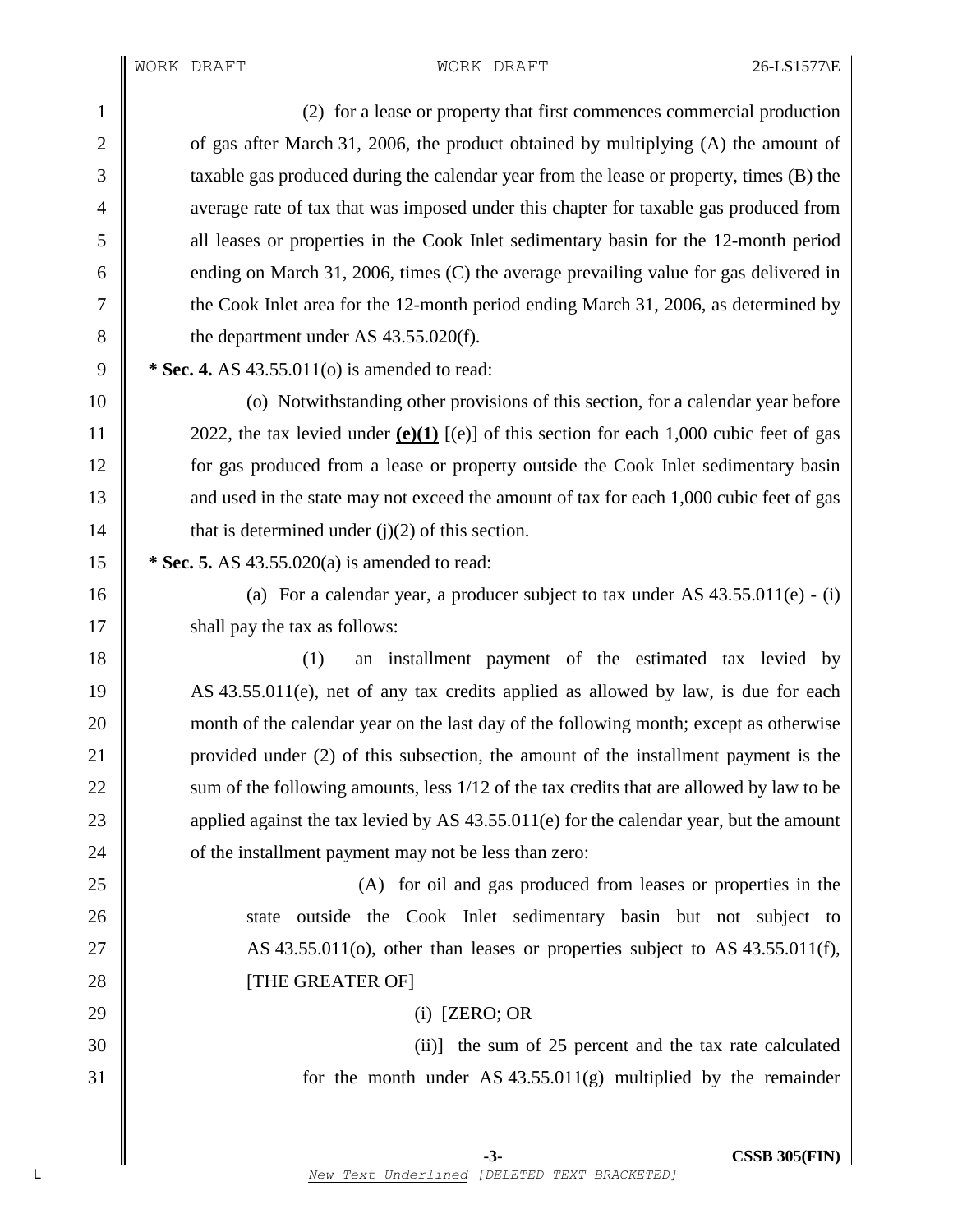| $\mathbf{1}$   | obtained by subtracting 1/12 of the producer's adjusted lease                 |
|----------------|-------------------------------------------------------------------------------|
| $\overline{2}$ | expenditures for the calendar year of production <b>applicable to the oil</b> |
| 3              | produced by the producer from those leases and properties under               |
| $\overline{4}$ | AS 43.55.165 and 43.55.170 that are deductible for the leases or              |
| 5              | properties under AS 43.55.160 from the gross value at the point of            |
| 6              | production of the oil [AND GAS] produced from the leases or                   |
| 7              | properties during the month for which the installment payment is              |
| 8              | calculated; and                                                               |
| 9              | 25 percent of the remainder obtained by<br>(ii)                               |
| 10             | subtracting 1/12 of the producer's adjusted lease expenditures for            |
| 11             | the calendar year of production applicable to the gas produced by             |
| 12             | the producer from those leases and properties under AS 43.55.165              |
| 13             | and 43.55.170 that are deductible for the leases or properties under          |
| 14             | AS 43.55.160 from the gross value at the point of production of the           |
| 15             | gas produced from the leases or properties during the month for               |
| 16             | which the installment payment is calculated;                                  |
| 17             | (B) for oil and gas produced from leases or properties subject                |
| 18             | to AS $43.55.011(f)$ , the <b>greater</b> [GREATEST] of                       |
| 19             | $(i)$ [ZERO;                                                                  |
| 20             | zero percent, one percent, two percent, three<br>$(ii)$ ]                     |
| 21             | percent, or four percent, as applicable, of the gross value at the point of   |
| 22             | production of the oil and gas produced from all leases or properties          |
| 23             | during the month for which the installment payment is calculated; or          |
| 24             | (ii)<br>25 percent of the remainder obtained by                               |
| 25             | subtracting 1/12 of the producer's adjusted lease expenditures for            |
| 26             | the calendar year of production applicable to the gas produced by             |
| 27             | the producer from those leases and properties under AS 43.55.165              |
| 28             | and 43.55.170 that are deductible for those leases or properties              |
| 29             | under AS 43.55.160 from the gross value at the point of production            |
| 30             | of the gas produced from those leases or properties during the                |
| 31             | month for which the installment payment is calculated and                     |
|                |                                                                               |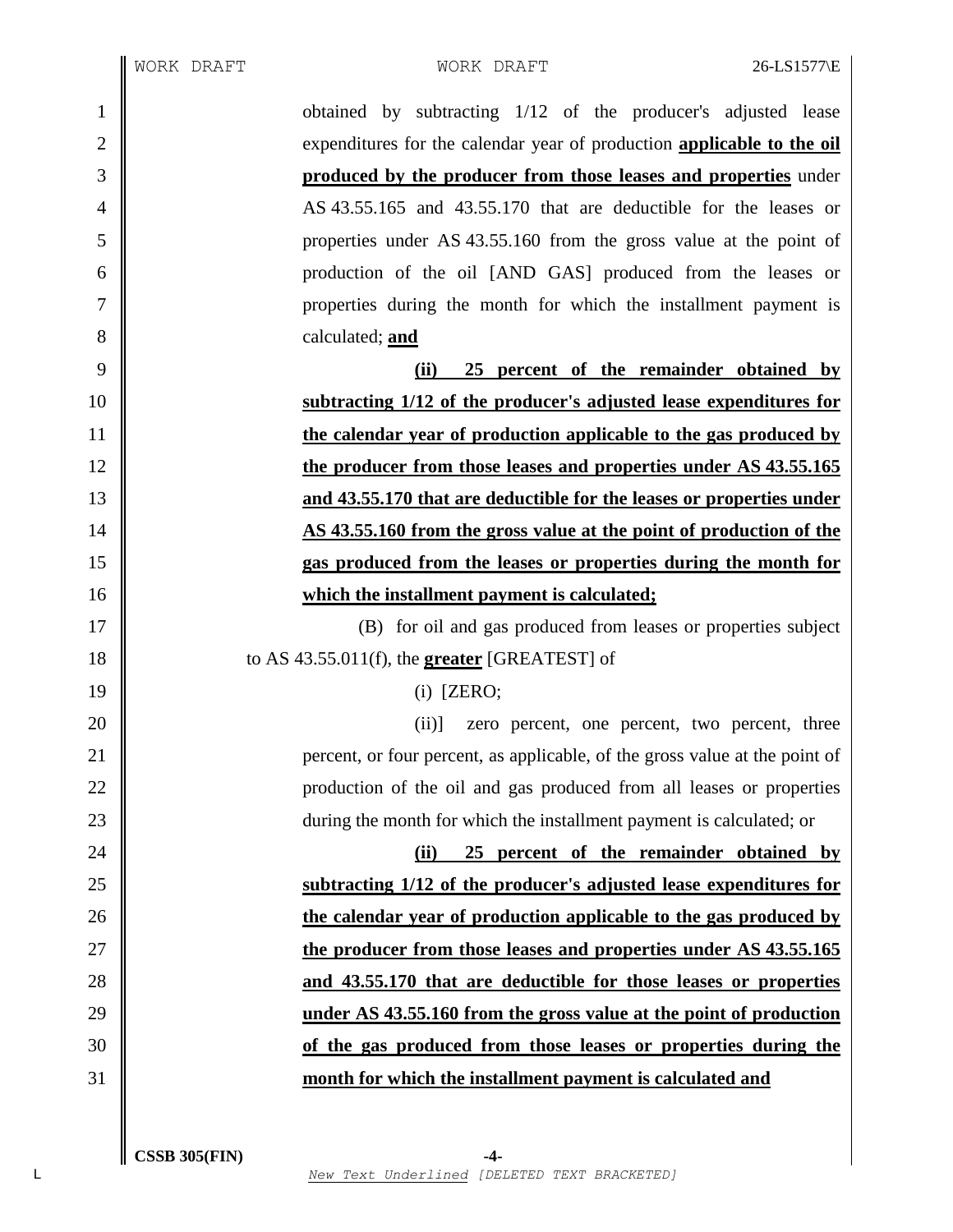[(iii)] the sum of 25 percent and the tax rate calculated  $\parallel$  for the month under AS 43.55.011(g) multiplied by the remainder 3 **S**  expenditures for the calendar year of production **applicable to the oil produced by the producer from those leases and properties** under AS 43.55.165 and 43.55.170 that are deductible for those leases or properties under AS 43.55.160 from the gross value at the point of 8 || properties during the month for which the installment payment is 10 calculated; (C) for oil and gas produced from each lease or property subject to AS 43.55.011(j), (k), or (o), **25 percent of the remainder obtained by subtracting 1/12 of the producer's adjusted lease expenditures for the calendar year of production applicable to the gas produced by the producer from those leases and properties under AS 43.55.165 and 43.55.170 that are deductible for those leases or properties under AS 43.55.160 from the gross value at the point of production of the gas produced from those leases or properties during the month for which the installment payment is calculated and** [THE GREATER OF  $\parallel$  (i) ZERO; OR 21 ||  $\parallel$  for the month under AS 43.55.011(g) multiplied by the remainder **||** obtained by subtracting 1/12 of the producer's adjusted lease **expenditures** for the calendar year of production **applicable to the oil produced by the producer from those leases and properties** under 26 AS 43.55.165 and 43.55.170 that are deductible under AS 43.55.160 27 || for oil [OR GAS, RESPECTIVELY,] produced from the lease or **property from the gross value at the point of production of the oil [OR** 29 GAS, RESPECTIVELY, produced from the lease or property during  $\parallel$  the month for which the installment payment is calculated;  $\parallel$  (2) an amount calculated under (1)(C) of this subsection for oil or gas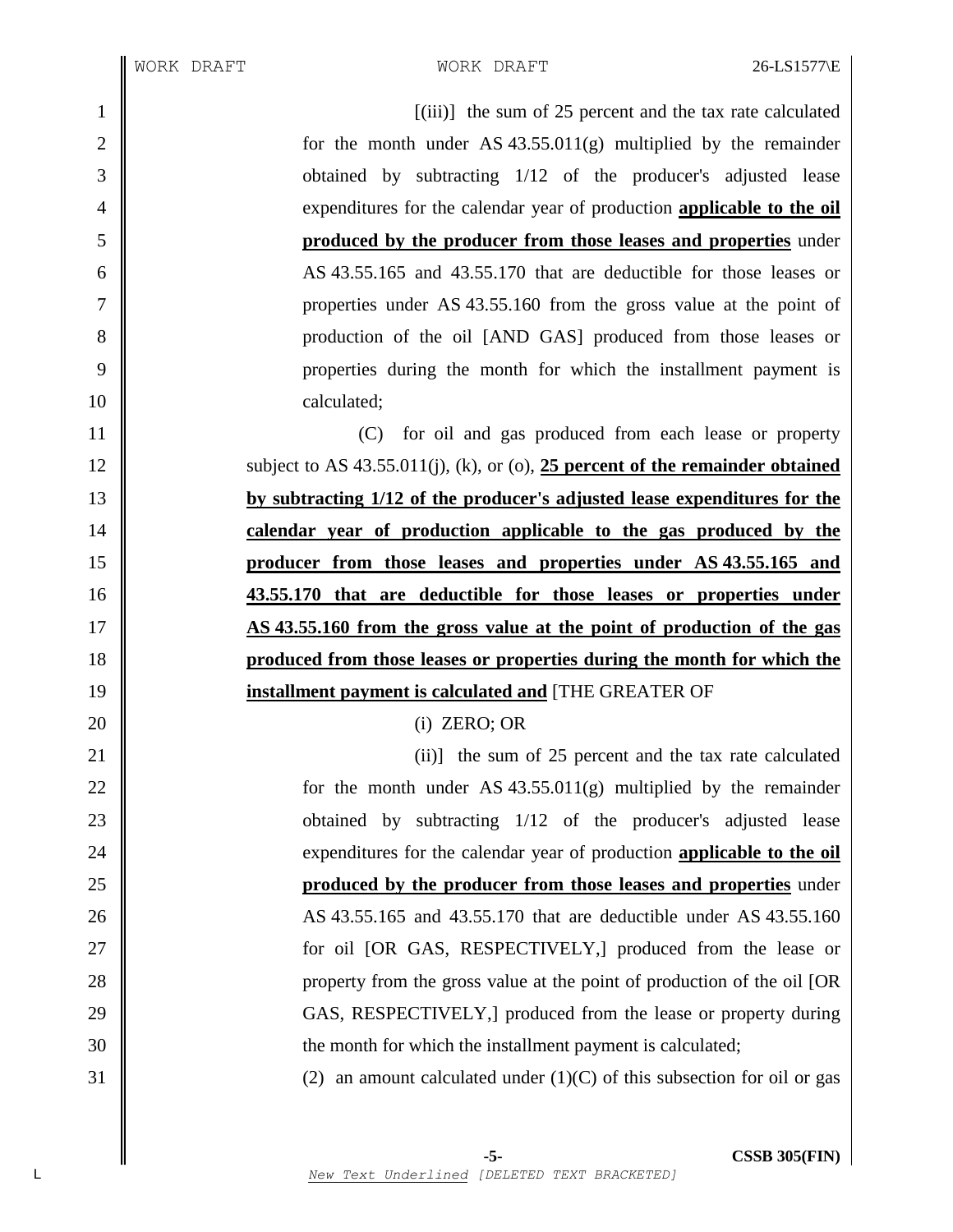WORK DRAFT WORK DRAFT 26-LS1577\E

1 produced from a lease or property subject to AS  $43.55.011(i)$ , (k), or (o) may not 2 exceed the product obtained by carrying out the calculation set out in  $3 \parallel$  AS 43.55.011(j)(1) or (2) or 43.55.011(o), as applicable, for gas or set out in 4 AS 43.55.011(k)(1) or (2), as applicable, for oil, but substituting in 5 AS 43.55.011(j)(1)(A) or (2)(A) or 43.55.011(o), as applicable, the amount of taxable 6 gas produced during the month for the amount of taxable gas produced during the 7 calendar year and substituting in AS  $43.55.011(k)(1)(A)$  or  $(2)(A)$ , as applicable, the 8 amount of taxable oil produced during the month for the amount of taxable oil 9 | produced during the calendar year;

10 || (3) an installment payment of the estimated tax levied by 11 AS 43.55.011(i) for each lease or property is due for each month of the calendar year 12 on the last day of the following month; the amount of the installment payment is the  $13 \parallel$  sum of

14 || (A) the applicable tax rate for oil provided under 15 AS 43.55.011(i), multiplied by the gross value at the point of production of the 16 **order AS** 43.55.011(i) and produced from the lease or property 17 || during the month; and

 (B) the applicable tax rate for gas provided under AS 43.55.011(i), multiplied by the gross value at the point of production of the gas taxable under AS 43.55.011(i) and produced from the lease or property 21 | during the month;

22 (4) any amount of tax levied by AS  $43.55.011(e)$  or (i), net of any 23 credits applied as allowed by law, that exceeds the total of the amounts due as 24 installment payments of estimated tax is due on March 31 of the year following the 25 **calendar year of production.** 

26 **\*** Sec. 6. AS 43.55.160(a) is amended to read:

27  $\parallel$  (a) Except as provided in (b) of this section, for the purposes of

28  $\parallel$  (1) AS 43.55.011(e), the annual production tax value of the taxable

29 (A) oil and gas produced during a calendar year from leases or 30 properties in the state that include land north of 68 degrees North latitude is the 31 gross value at the point of production of the oil and gas taxable under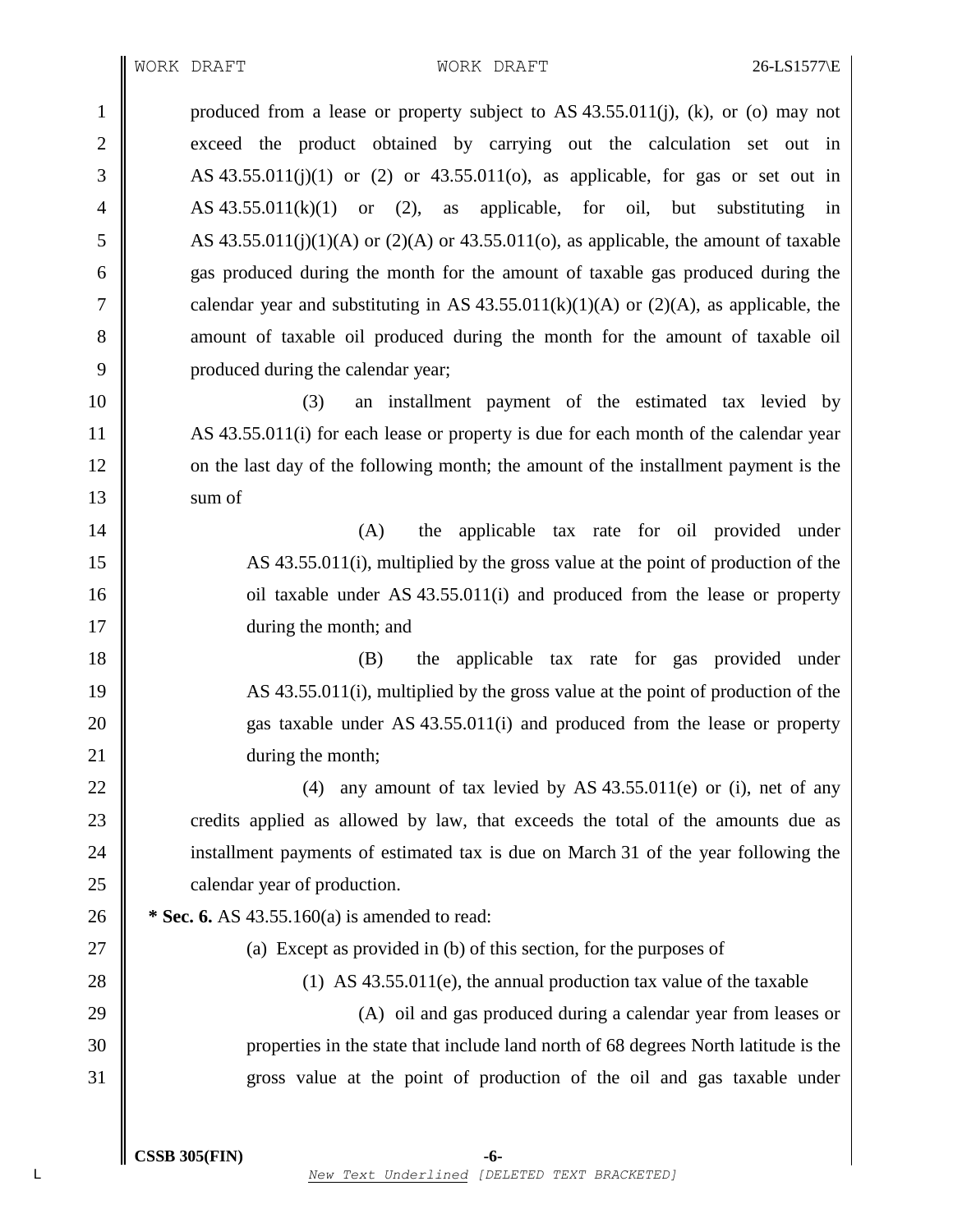AS 43.55.011(e) and produced by the producer from those leases or properties, 2 Solution 2 less the producer's lease expenditures under AS 43.55.165 for the calendar year applicable to the oil and gas produced by the producer from those leases or properties, as adjusted under AS 43.55.170; this subparagraph does not apply  $\overline{5}$  | to gas subject to AS 43.55.011(o);

 (B) oil and gas produced during a calendar year from leases or properties in the state outside the Cook Inlet sedimentary basin, no part of 8 which is north of 68 degrees North latitude, is the gross value at the point of 9 production of the oil and gas taxable under AS 43.55.011(e) and produced by **the producer from those leases or properties**, less the producer's lease 11 expenditures under AS 43.55.165 for the calendar year applicable to the oil and gas produced by the producer from those leases or properties, as adjusted under AS 43.55.170; this subparagraph does not apply to gas subject to 14 AS 43.55.011(o);

 (C) oil produced during a calendar year from a lease or property in the Cook Inlet sedimentary basin is the gross value at the point of production of the oil taxable under AS 43.55.011(e) and produced by the producer from that lease or property, less the producer's lease expenditures under AS 43.55.165 for the calendar year applicable to the oil produced by the **producer from that lease or property, as adjusted under AS 43.55.170;** 

 (D) gas produced during a calendar year from a lease or **property in the Cook Inlet sedimentary basin is the gross value at the point of** 23 production of the gas taxable under AS 43.55.011(e) and produced by the **producer from that lease or property, less the producer's lease expenditures** 25 under AS 43.55.165 for the calendar year applicable to the gas produced by the **producer from that lease or property, as adjusted under AS 43.55.170;** 

 (E) gas produced during a calendar year from a lease or **property outside the Cook Inlet sedimentary basin and used in the state is the**  gross value at the point of production of that gas taxable under AS 43.55.011(e) and produced by the producer from that lease or property, less the producer's lease expenditures under AS 43.55.165 for the calendar year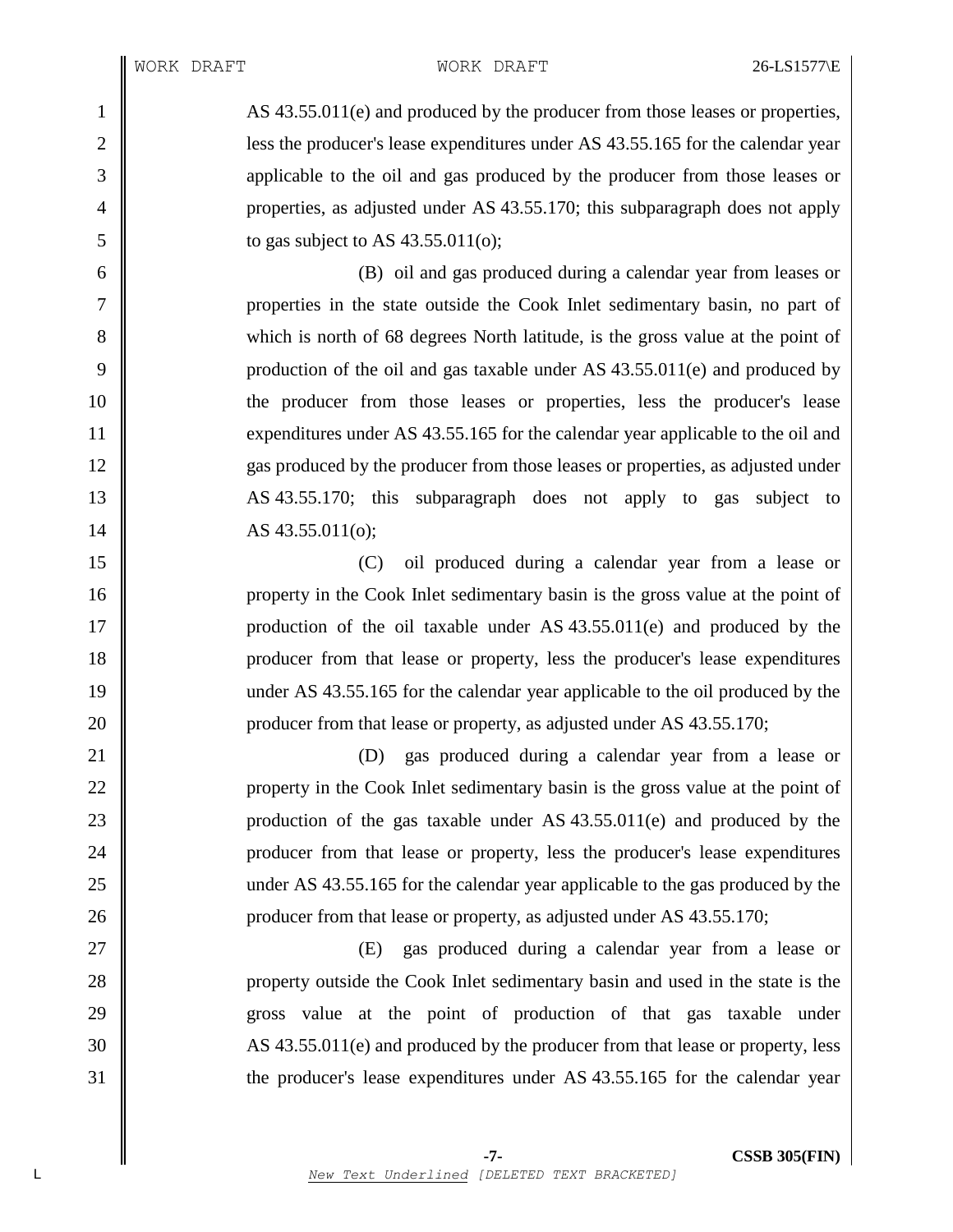1 applicable to that gas produced by the producer from that lease or property, as 2 adjusted under AS 43.55.170;

 $\begin{array}{c|c}\n 3 & (2) & \text{AS } 43.55.011(g), \text{ the monthly production tax value of the taxable}\n \end{array}$ 

4 (A) oil [AND GAS] produced during a month from leases or 5 properties in the state that include land north of 68 degrees North latitude is the 6 gross value at the point of production of the oil [AND GAS] taxable under 7 AS 43.55.011(e) and produced by the producer from those leases or properties, 8 Supersection 1/12 of the producer's lease expenditures under AS 43.55.165 for the 9 calendar year applicable to the oil [AND GAS] produced by the producer from 10 those leases or properties, as adjusted under AS 43.55.170; [THIS 11 SUBPARAGRAPH DOES NOT APPLY TO GAS SUBJECT TO 12  $\parallel$  AS 43.55.011(o);

 (B) oil [AND GAS] produced during a month from leases or properties in the state outside the Cook Inlet sedimentary basin, no part of which is north of 68 degrees North latitude, is the gross value at the point of **production of the oil [AND GAS] taxable under AS 43.55.011(e) and produced**  by the producer from those leases or properties, less 1/12 of the producer's 18 || lease expenditures under AS 43.55.165 for the calendar year applicable to the 19 oil [AND GAS] produced by the producer from those leases or properties, as **adjusted under AS 43.55.170; [THIS SUBPARAGRAPH DOES NOT APPLY** 21 || TO GAS SUBJECT TO AS  $43.55.011(0);$ 

22 (C) oil produced during a month from a lease or property in the 23 Cook Inlet sedimentary basin is the gross value at the point of production of 24  $\parallel$  the oil taxable under AS 43.55.011(e) and produced by the producer from that 25 **lease** or property, less  $1/12$  of the producer's lease expenditures under 26 AS 43.55.165 for the calendar year applicable to the oil produced by the 27 | producer from that lease or property, as adjusted under AS 43.55.170 [;

28 (D) GAS PRODUCED DURING A MONTH FROM A 29 EXTERNAL PROPERTY IN THE COOK INLET SEDIMENTARY BASIN IS 30 THE GROSS VALUE AT THE POINT OF PRODUCTION OF THE GAS 31 TAXABLE UNDER AS 43.55.011(e) AND PRODUCED BY THE